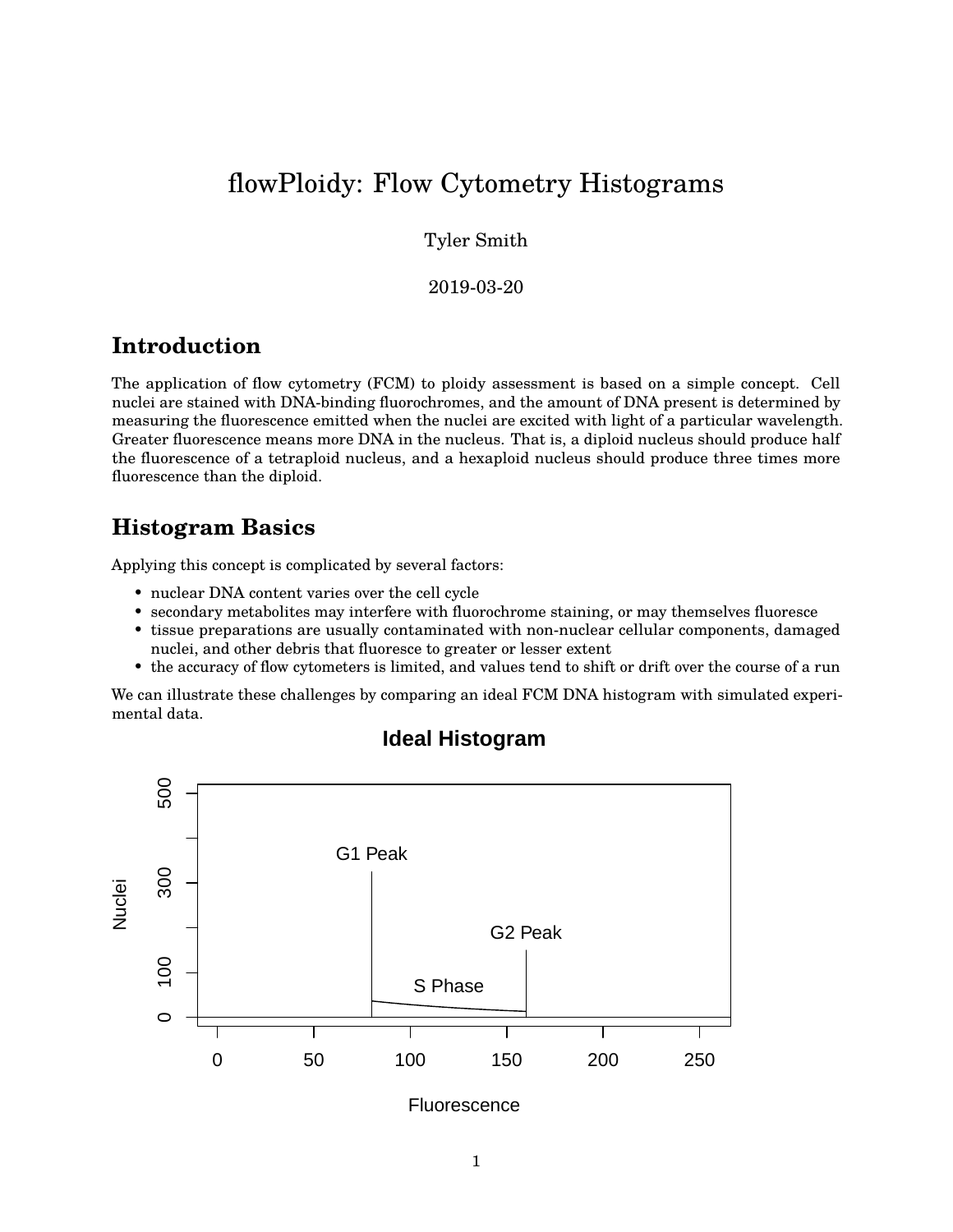In the ideal case, we have two clear, accurate cell groups, G1 and G2. The G1 ("gap 1") group represents cells in their 'normal' state. That is, they have the usual diploid DNA complement. The G2 ("gap 2") group represents cells that have duplicated their DNA, but haven't yet undergone mitosis. Consequently, they have twice the diploid DNA complement. In between the two groups is the S phase ("synthesis") region. This area of the plot represents cells that are in the process of duplicating their DNA, in preparation for mitosis.

(N.B. in the flow cytometry literature, clusters of cells, which I've called "groups" above, are often referred to as cell "populations")

If our histogram were this clean, we could easily determine the DNA content of our sample by comparing it to a known standard (see below). In practice, you'll never see a histogram that looks like this. A more realistic example follows:



### **Empirical Histogram**

#### **Fluorescence**

We can still see the G1 and G2 groups, but they aren't exact values. Instead we see that the fluorescence values for each group are distributed around a central peak. Similarly, the S phase is not a clean polygon. The jagged edges of the region are due in part to instrument error: we can't capture DNA content perfectly. In addition, some of that noise is "real". That is, the cells in our tissue sample are not proceeding through the cell cycle in a perfectly regular manner. Even if we could measure the DNA without error, the S-phase region wouldn't necessarily be a perfectly smooth region in the histogram.

In addition to the G1, G2, and S phase regions from our ideal histogram, real histograms also contain debris. This is a mixture of cellular debris, damaged nuclei, and other contaminants. The dyes we use bind best to DNA, so most of the debris, which contains relatively little DNA, is found on the left/lower fluorescence side of the histogram. We may also see aggregates at the right side of the plot. These are nuclei that have stuck together in the flow cytometer, and so appear as higher-ploidy nuclei.

## **Histogram Analysis**

Given that we have a noisy histogram, how do we extract the values of interest from the data? There are two main approaches. The first, perhaps more intuitive, approach requires us to manually draw boxes around the peaks we're interested in, and have the computer calculate the parameters of interest for us. For the previous example, that would look like this: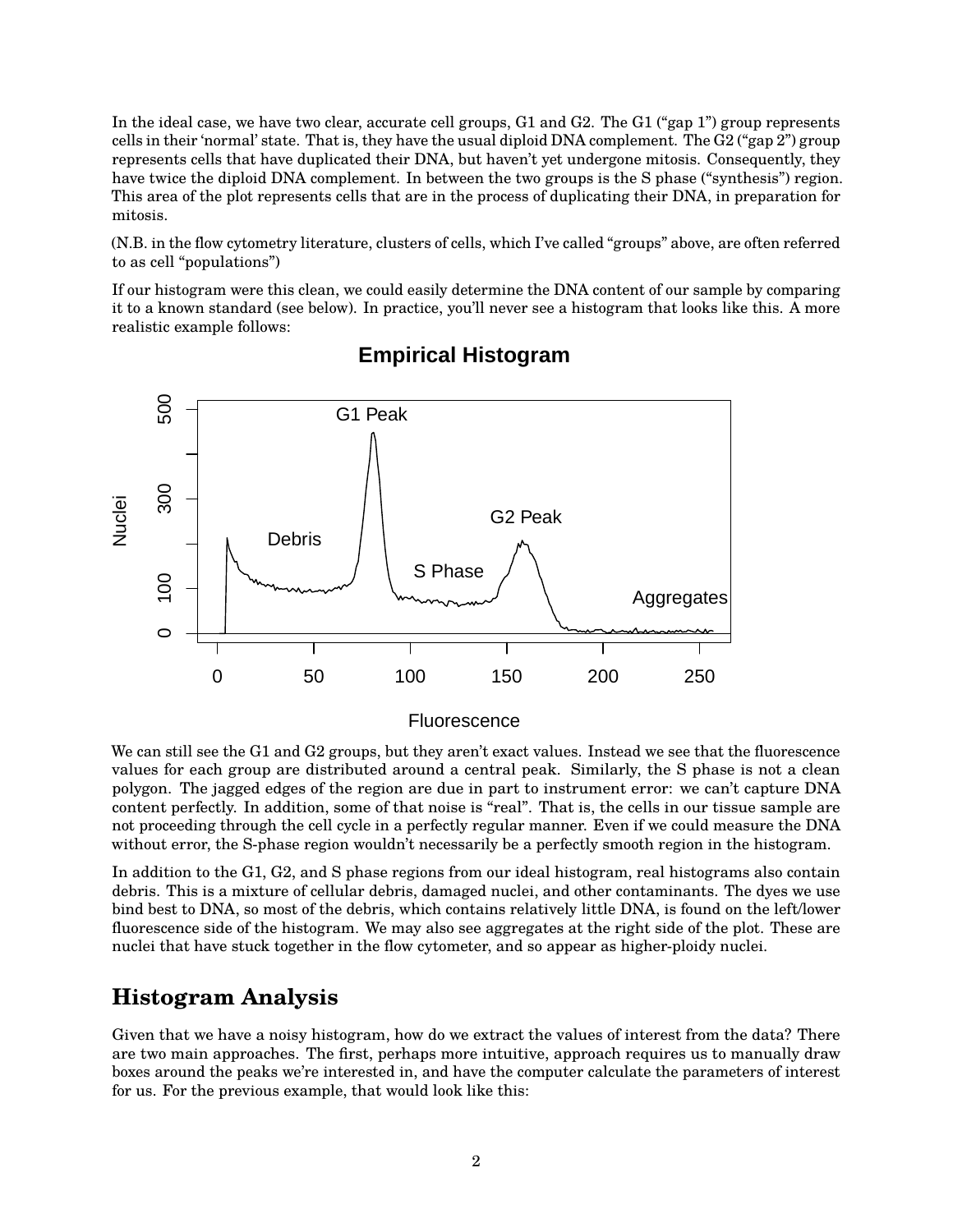### **Manual Histogram Analysis**



#### **Fluorescence**

There are two main problems with this approach. First, the placement of the box around a peak is subjective. One of the most important quality-checks for ploidy analysis is the coefficient of variation (CV) for a peak. We can easily lower the CV just by drawing a narrower box around our data. Consequently, our confidence in our results is undermined by not having an objective and repeatable method for setting the limits around a peak.

The second problem is that we are not accounting for the different types of cells that contribute to each peak. What we see as the G1 peak also contains debris and S-phase nuclei:



### **Histogram Components**

**Fluorescence** 

When we draw a box around the G1 peak, we are also including debris and s-phase cells, which distorts the true distribution of the G1 nuclei DNA content.

The second approach to FCM histogram analysis uses non-linear regression to distinguish the different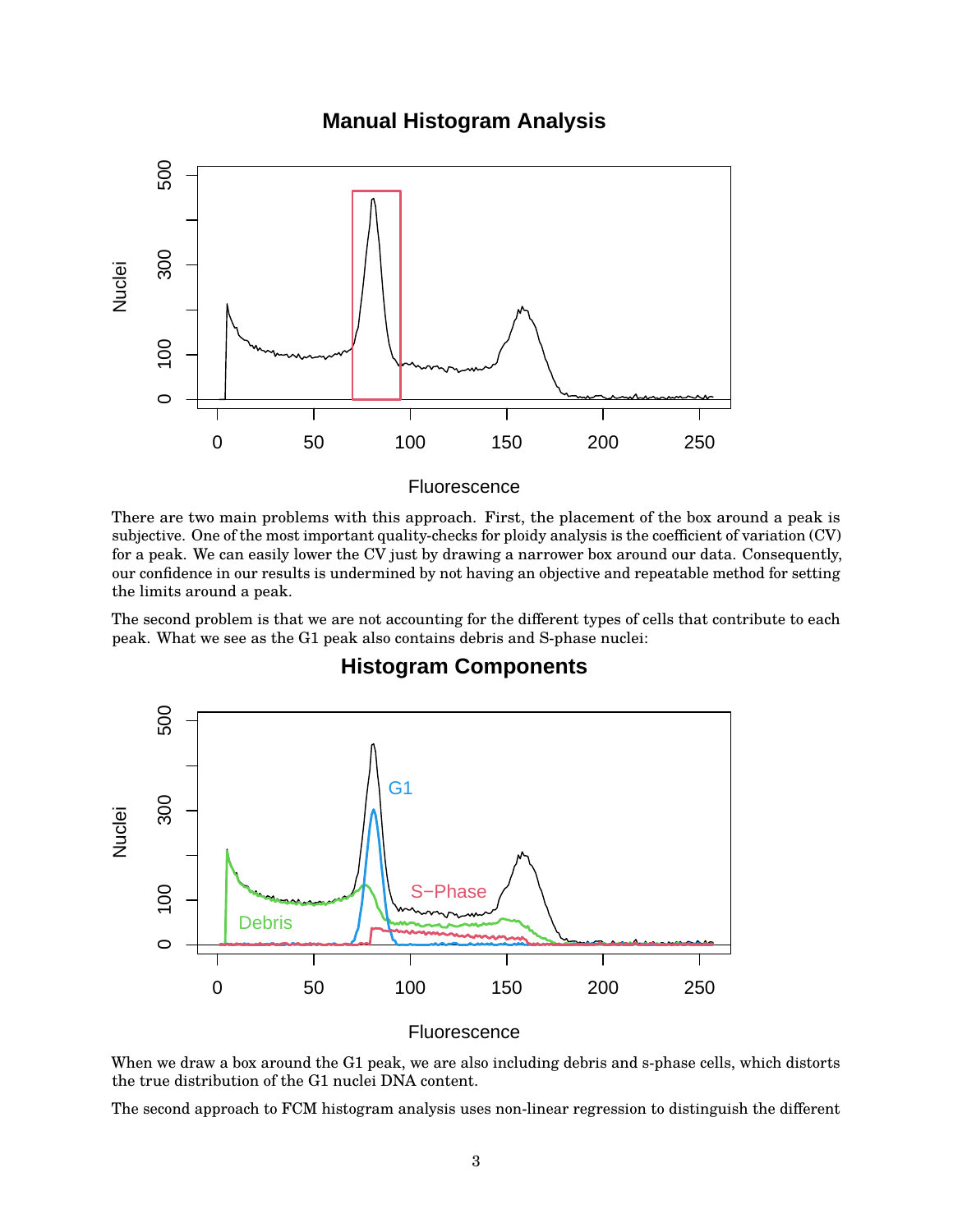cell populations that contribute to the total histogram. The G1 and G2 peaks are modeled as normal curves. A variety of phenomenological and mechanistic functions are available to model the debris and S-phase components. See Bagwell (1993) and Watson (1992) for a more detailed presentation of the modeling process.

Using the modeling approach, the analysis of our example data looks like this:



## **Histogram Modeling**

#### **Fluorescence**

This is a simulated example, but it illustrates the modeling process very clearly. We can extract the values of interest directly from the model components. The regression results include the mean value for the G1 peak (80), as well as its CV (5%). These values have taken into account the contribution of the debris curve and the s-phase nuclei, and we'll get the same results every time - they don't depend on where we decide to draw the box around each peak.

## **Standards**

To simplify the presentation of histograms in the previous sections, I omitted the internal standards used in FCM analysis. This is a critical component of ploidy analysis, because the fluorescence values for a given quantity of DNA are not fixed. The measured values vary based on the tissue preparation and the flow cytometer. Even for the same tissue prep run on the same flow cytometer, the fluorescence values can vary over the course of a single day.

If we were to re-run the sample that yielded a mean value of 80 in our example, we might get a different result. Which means we can't interpret the raw fluorescence values. Instead, we include a tissue standard in our preparations, so we can compare our sample peak to the known value. While the absolute fluorescence values may shift over time, the *ratio* between our sample mean and the standard mean will stay the same.

Adding a standard to our example data, we get a histogram that looks like this: